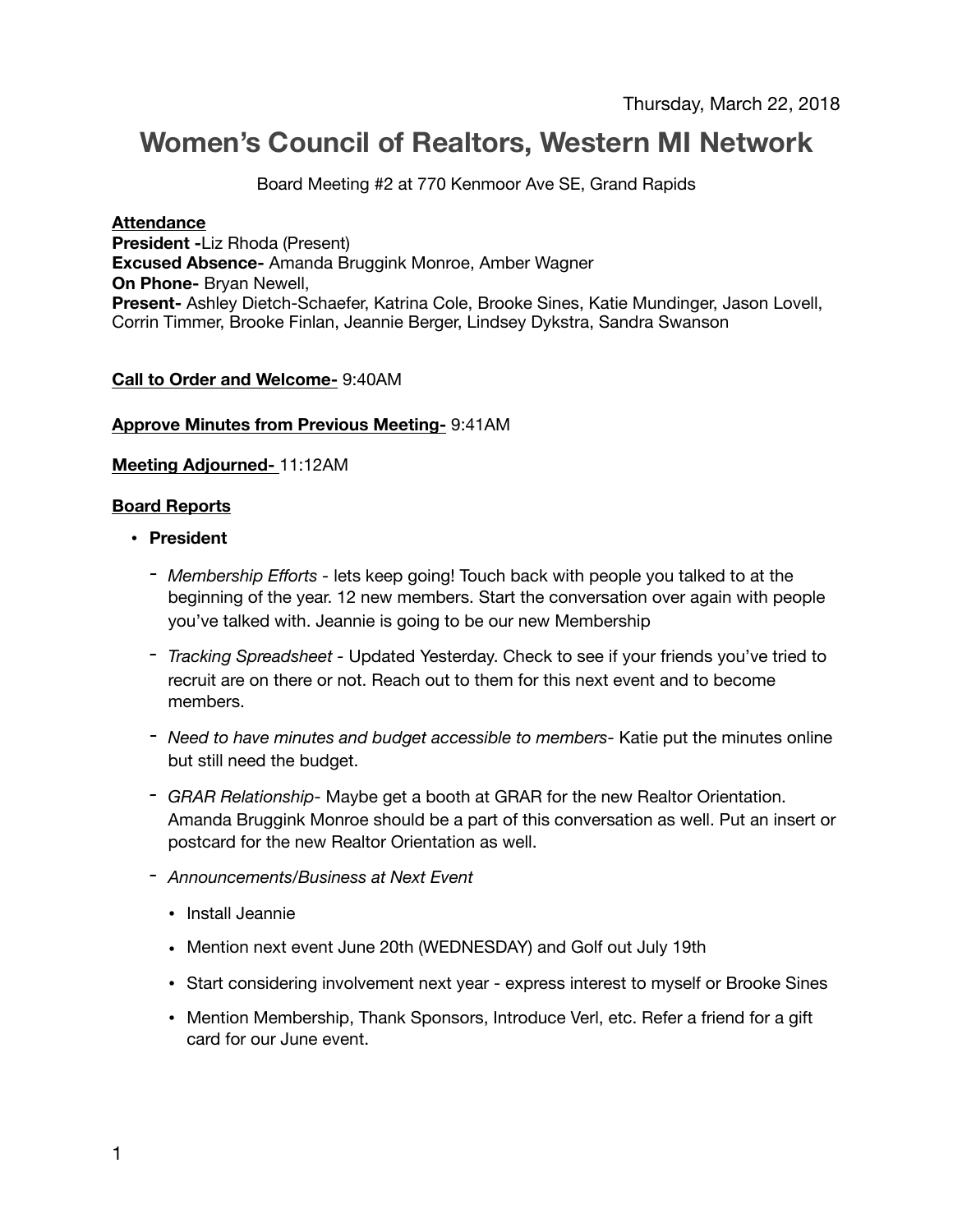- *- State & National Events for Rest of Year* 
	- Next State Meeting: May 11th, 9AM-4PM in Lansing. Heather will be joining us. Breakfast and lunch will be provided. \$50 at the door and \$40 if you pre-register. Theme is "Live, Living and Green" and the State's raffle basket will be a Go-Pro with the theme of "Live." It is at MSU Federal Credit Union. More information will be sent to us by the end of this week.
	- Mid-Year Meetings: May 17th-19th in Washington DC
	- Regional Retreat: June 13-15th in Green Bay Early Bird \$250
	- Leadership Academy: August 1-3rd in Chicago. This is for who is going to be on the Board next year.
	- MR Convention: September 26-28th in Traverse City
	- NAR Conference: October 31-November 4th in Boston. For WCR it is the 2nd-5th. The 31st is the night before networking event.
- *- Be sure to register for April 19th Event!*
- *- State Involvement-* If you're interested in getting involved with the State level, let Liz know!
- **• President-Elect, Treasurer, Secretary, Membership** No updates

## **• Program Director**

- *April 19th Event Details -* Sponsor, Inspiration Speaker, Presentation, etc
	- Tickets- If they buy a bulk amount of tickets (minimum as 10). Then we will give them \$10 off per ticket. They would have to write a check to WCR and get the names. It will be for brokers and affiliates since it's available to everyone.
	- Mallory Strotheide from Treadstone- Should have a table at this event. Bryan, reach out to him.
	- Caterer- We need to step it up because of how bad it was last time. Brooke Finlan went and got pricing and it was a lot less.
	- Coats- Direct them to where this is.
	- Break- 10-15 minutes
	- Registration- Starts at 8:30AM
	- Program Starts- 8:45AM Liz makes announcements. Inspirational speakers starts at 9AM.
- *June Event-* Terry Watson and Diane Griffin